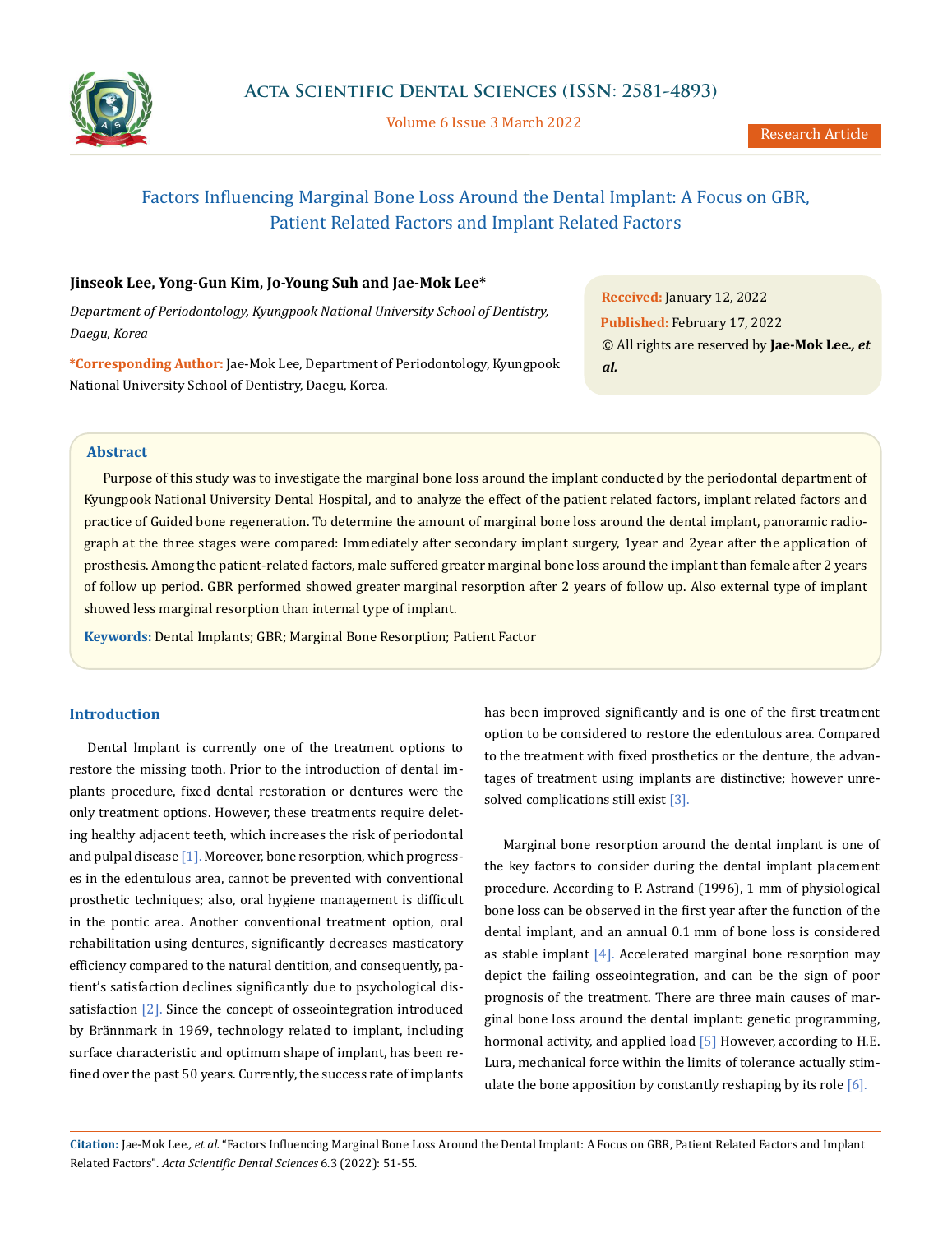Furthermore, adequate amount of alveolar bone support is essential prior to dental implant procedure. According to Bränemark, a sufficient amount of alveolar bone is one of the key factors that determine the long-term prognosis of the implant [3]. For the success of the implant, at least 1 mm or more alveolar bone is required from the implant surface. However, insufficient alveolar bone height is the clinical obstacle that clinician often encounter, and the alveolar bone defect may occur due to the various reasons: trauma, periodontal destruction, and endodontic lesion [7]. If the alveolar bone is insufficient vertically or horizontally, the implant fixture cannot be completely embedded in the alveolar bone and can be served as the source of infection around the dental implant.

To place the dental implant on the defective alveolar bone, proper regenerative procedure is essential. Among the numerous bone augmentation techniques, guided bone regeneration (GBR) is a widely used method and it usually used to overcome the horizontal bone defects. Nyman introduced the concept of guided tissue regeneration which allow osseous regeneration by isolating soft tissue migration  $\lceil 8 \rceil$ . These regenerative concepts developed from bone graft to GBR that uses an absorbable or non-absorbable membrane, which protects the graft material from contamination, and excludes the proliferation of soft tissue cells, and serves as a scaffold for bone apposition in the defective part [9].

Dental implant surface related factors, patient-related factors, and clinician-related factors work in combination as factors that affect implant prognosis. Implant-related elements include the length, diameter, placement position, and surface treatment method of the implant  $[10]$ . Patient-related factors include gender  $[11]$ , smoking status [12], systemic disease, history of periodontal disease, and oral hygiene status. Clinician-related factors include surgical methods and experience of clinician. In order to determine the long-term success and prognosis of the implant, it is necessary to analyze the marginal bone loss around the implant. Therefore, the measurement of the marginal bone height has an important meaning as a method of evaluating the success of the implant  $[13,14]$ .

The purpose of this study was to investigate the marginal bone loss around the implant conducted by the periodontal department of Kyungpook National University Dental Hospital, and to analyze the effect of the patient's gender, patient's cooperation, type of implant, surface modification of implant, and practice of Guided bone regeneration.

#### **Materials and Methods**

From 2008 to 2013, a retrospective analysis study was conducted using medical records for patients who visited the periodontal department of Kyungpook National University Dental Hospital and underwent implant procedures. A total of 25 patients and 28 implants were reviewed, and all of the patients were able to perform follow-up for more than 2 years from the date of implantation.

52

Using the patient's medical records, 1) patient's gender and age distribution 2) patient's cooperation and number of visits 3) the type of implant established and the surface treatment method 4) whether guided bone regeneration was performed.

25 patients were included in this study; 19 were male and 6 were female, ranging from 32 to 79 years old, and the average age was 52. Total of 28 dental implants surgery were included, and the patient group who underwent guided bone regeneration during the first surgery was the experimental group  $(n = 10)$ , and the patient group who underwent only dental implant implantation without bone augmentation was the control group ( $n = 14$ ). If the dental implant was determined that osseointegration is failed, such as uncontrolled inflammation around the implant and was removed due to the severe bone loss, the case was not included. The method of bone augmentation and the type of implant embedded were investigated, and the dental implant surgery with autologous bone transplantation and maxillary sinus graft were not included.

To determine the amount of marginal bone loss around the dental implant, panoramic radiograph at the three stages were compared; initial panoramic radiograph were taken at the second stage of dental implant surgery, panoramic radiograph was taken at the 1 year after applying prostheses, and third radiograph was taken at 2 years after prostheses. The distance was measured by setting the point of dental implant and crown contact as the reference point. The amount of bone resorption was measured at the mesial and distal aspect of implant medium, and the average value was used.

The patient's gender, patient cooperation depicted by the number of visit, characteristics of the implant surface, location, and practice of bone regeneration surgery were set as independent variables, and the amount of marginal bone absorption measured after 1 and 2 years of implant function was set as dependent variables.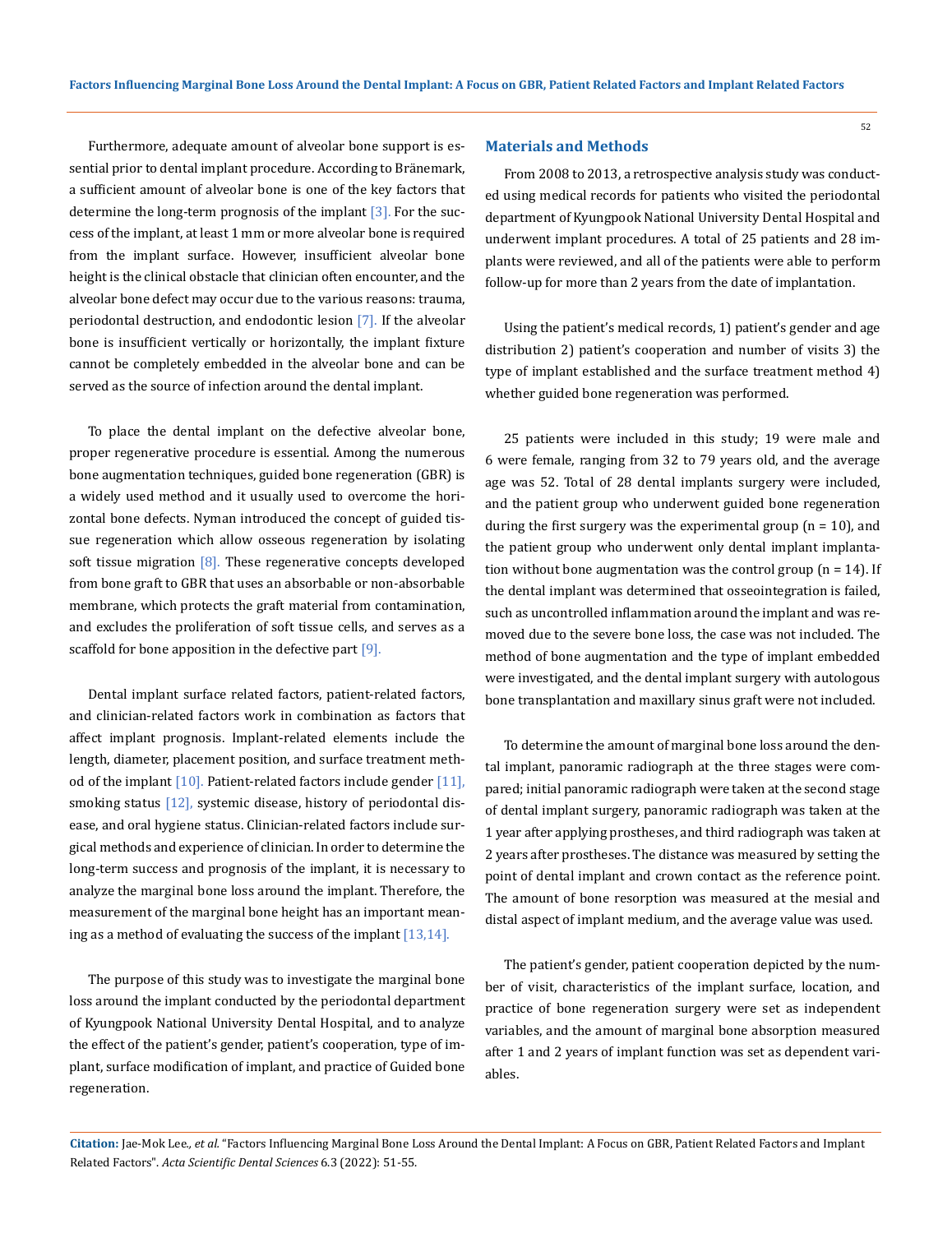The marginal bone absorption around dental implant according to each factor was statistically tested using the Mann-Whitney test, and the ANOVA test was used for the assessment of the patient's cooperation. All statistical processing used the IBM SPSS Statistics 23 for Windows (SPSS Inc., Illinois, USA) program and found that there was a significant difference below 5% significance level.

The research protocol of this study was reviewed and approved by the Research Ethics Committee of Kyungpook National University.

#### **Results**

# **Implant marginal bone resorption according to patient-related factors**

Implant marginal bone loss according to gender occurred more significantly when observed for more than 2 years in males, and there was a statistically significant difference between the two groups. (P=0.01) There was no statistically significant difference in implant marginal bone loss according to age between patients under 60 years of age and those over 60 years of age (Table 1).

|     |           | Implant<br><b>Installed</b> | <b>Bone</b><br>Loss<br>(1yr)<br>(Mm) | <b>P-Value</b> | <b>Bone</b><br><b>Loss</b><br>(2yr)<br>(Mm) | <b>P-Value</b> |
|-----|-----------|-----------------------------|--------------------------------------|----------------|---------------------------------------------|----------------|
| Sex | Male      | 19                          | 0.321                                | 0.85           | 1.199                                       | $0.01*$        |
|     | Female    | 6                           | 0.194                                |                | 0.309                                       |                |
| Age | ~< 60     | 18                          | 0.237                                | 0.08           | 0.991                                       | 0.17           |
|     | $\geq 60$ | 7                           | 0.389                                |                | 0.891                                       |                |

**Table 1:** Implalnt marginal bone loss according to patient-related factors.

\* Statistically significant (P<0.05).

#### **Implant marginal bone loss according to GBR-related factor**

After the observation 1 year after guided bone regeneration, the marginal bone loss was greater in the GBR group, but it was not statistically significant. When f/u was performed for more than 2 years, marginal bone loss occurred relatively large in the GBRtreated group, and the difference between the two groups was statistically significant (Table 2).

|                    | <b>Implant</b><br><b>Installed</b> | <b>Bone</b><br><b>Loss</b><br>(1yr)<br>(Mm) | <b>P-Value</b> | <b>Bone</b><br><b>Loss</b><br>(2yr)<br>(Mm) | <b>P-Value</b> |
|--------------------|------------------------------------|---------------------------------------------|----------------|---------------------------------------------|----------------|
| <b>GBR</b>         | 10                                 | 0.230                                       | 0.71           | 1.489                                       | $0.04*$        |
| <b>Without GBR</b> | 14                                 | 0.281                                       |                | 0.486                                       |                |

**Table 2:** Implant marginal bone loss according to GBR-related factor.

\* Statistically significant (P<0.05).

#### **Implant marginal bone loss due to implant-related factors**

Implant surfaces can be largely classified into RBM and Ti-Unite, and when after 1 year of follow up period, marginal bone loss occurred more significantly in RBM surface implants; but the difference was not statistically significant, and similar results were shown in the 2 years of observation period. External and Internal types of dental implant, dental implant marginal bone resorption occurred more significantly in the 1 year and 2 years internal type group; however, the statistically significant difference were only shown at the 2 years group (Table 3 and 4).

| Implant<br><b>Surface</b> | Implant<br><b>Installed</b> | <b>Bone</b><br>Loss<br>(1yr)<br>(Mm) | <b>P-Value</b> | <b>Bone</b><br>Loss<br>(2yr)<br>(Mm) | <b>P-Value</b> |
|---------------------------|-----------------------------|--------------------------------------|----------------|--------------------------------------|----------------|
| <b>RBM</b>                | 19                          | 0.260                                |                | 0.640                                | 0.54           |
| Ti-unite                  | 8                           | 0.085                                | 0.88           | 0.620                                |                |
| Implant<br>type           | Implant<br>installed        | bone loss<br>(1yr)<br>(mm)           | p-value        | Bone loss<br>(2yr)<br>(mm)           | p-value        |
| Internal<br>type          | 21                          | 0.380                                | 0.12           | 0.940                                | $0.01*$        |
| External<br>type          | 6                           | 0.090                                |                | 0.125                                |                |

**Table 3:** Implant marginal bone loss according to Implant characteristic.

\* Statistically significant (P<0.05).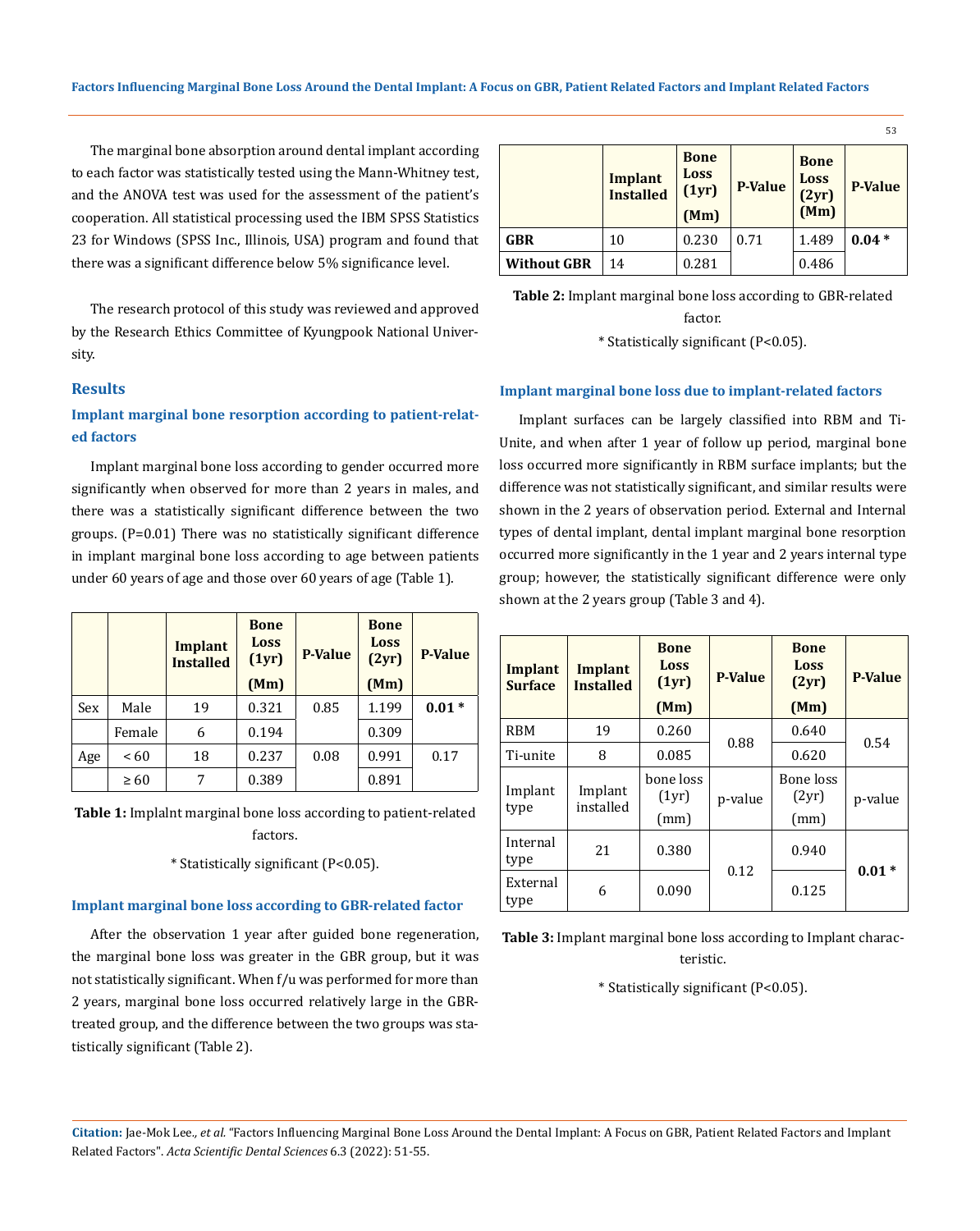| <b>Frequency</b><br><b>Of Visit</b><br>(Number/<br>Year) | Implant<br><b>Installed</b> | <b>Bone</b><br>Loss<br>(1yr)<br>(Mm) | <b>P-Value</b> | <b>Bone</b><br>Loss<br>(2yr)<br>(Mm) | <b>P-Value</b> |
|----------------------------------------------------------|-----------------------------|--------------------------------------|----------------|--------------------------------------|----------------|
| Less than 3                                              | 3                           | 0.490                                | 0.75           | 1.780                                | $0.01*$        |
| 35                                                       | 15                          | 0.304                                |                | 1.002                                |                |
| more than 5                                              |                             | 0.286                                |                | 0.993                                |                |

**Table 4:** Implant marginal bone loss according to accommodation of patient.

\* Statistically significant (P<0.05).

#### **Implant marginal bone loss according to patient cooperation**

It was classified into three groups according to the number of visits per year of patients. Overall, as the number of patient visits increased, decreased amount of marginal bone resorption was shown, but the difference was not statistically significant.

#### **Discussion**

This study was conducted retrospectively and was a long-term follow-up of patients who visited the periodontal department of Kyungpook National University Dental Hospital from 2008 to 2013. During the observation period, the implant failed in two patients, and the case was excluded from our study.

In this study, among the factors affecting implant prognosis, practice of GBR, patient-related factors, implant-related factors, and patient cooperation were evaluated for marginal bone loss of dental implant. There were factors that showed a statistically significant relationship between the evaluation factor and the survival rate.

First of all, among the patient-related factors, male suffered greater marginal bone loss around the implant than female and there was a statistically significant difference when follow-up period exceeded two years. Greater marginal bone loss in the male group can be related with the strong occlusal force [16]. In addition, there were no smokers in the female group in present study, but about half (9 male) were found as smokers. Smokers have a lower long-term survival rate of implants than non-smokers, and the prognosis is also poor, which is considered to have affected in this study  $[17]$ .

Two materials (MBCP and Bio-oss) were used in bone augmentation techniques. However, in this study, we compared the marginal bone resorption according to the presence or absence of Guided bone regeneration. There was no significant difference in the degree of bone resorption after 1 year of implant placement. However, when follow up period exceeded the 2 years, the mean marginal bone resorption showed the statistically significant difference (1.489 mm and 0.486 mm). Benic (2009) [16] reported that there was no significant difference in marginal bone loss between dental implant with or without GBR [18]. Meanwhile, Bazrafshan and Darby [19] reported that bone loss was significantly lower in the bone graft group as a result of observing bone grafts for 2 to 7 years at the same time during implant placement, contrary to the this study.

Among the implant related factors, the connection type of implant (external or internal type) showed the statistically different outcome; and external type of dental implant was shown as more reliable type than internal type of implant. The data was consistent with the systematic review of Palacios-Garzón [20] that the external implant type gave more promising result than the internal type; while difference between the two type of implant was not significant. Author also implied larger samples and longer follow-up period is needed as our experiment.

#### **Conclusion**

Based on our results, gender, type of implant and GBR procedure may affect the marginal bone resorption around the dental implant. Thus, patient-related factors should be thoroughly analyzed before implant placement, and the clinician should aware that GBR procedure possibly lead to marginal bone loss after the function of dental implant. However, other factors such as the bone quality of the implant site, the type of prosthesis above the implant and the cause of tooth loss can affect the marginal bone resorption of the implant. This study was conducted retrospectively, and the variables affecting the cumulative survival rate are diverse. On the further study, the broad experiment group would be necessary for data that are more consistent.

#### **Bibliography**

- 1. [Carr AB and Laney WR. "Maximum Occlusal Force Levels in](https://pubmed.ncbi.nlm.nih.gov/3325414/) [Patients With Osseointegrated Oral Implant Prostheses and](https://pubmed.ncbi.nlm.nih.gov/3325414/)  [Patients With Complete Dentures".](https://pubmed.ncbi.nlm.nih.gov/3325414/) *The International Journal [of Oral and Maxillofacial Implants](https://pubmed.ncbi.nlm.nih.gov/3325414/)* 2.2 (1987): 101-108.
- 2. [Wetherell JD and Smales RJ. "Partial denture failures: a long](https://www.sciencedirect.com/science/article/abs/pii/0300571280900494)term clinical survey". *[Journal of Dentistry](https://www.sciencedirect.com/science/article/abs/pii/0300571280900494)* 8.4 (1980): 333-340.

**Citation:** Jae-Mok Lee*., et al.* "Factors Influencing Marginal Bone Loss Around the Dental Implant: A Focus on GBR, Patient Related Factors and Implant Related Factors". *Acta Scientific Dental Sciences* 6.3 (2022): 51-55.

54